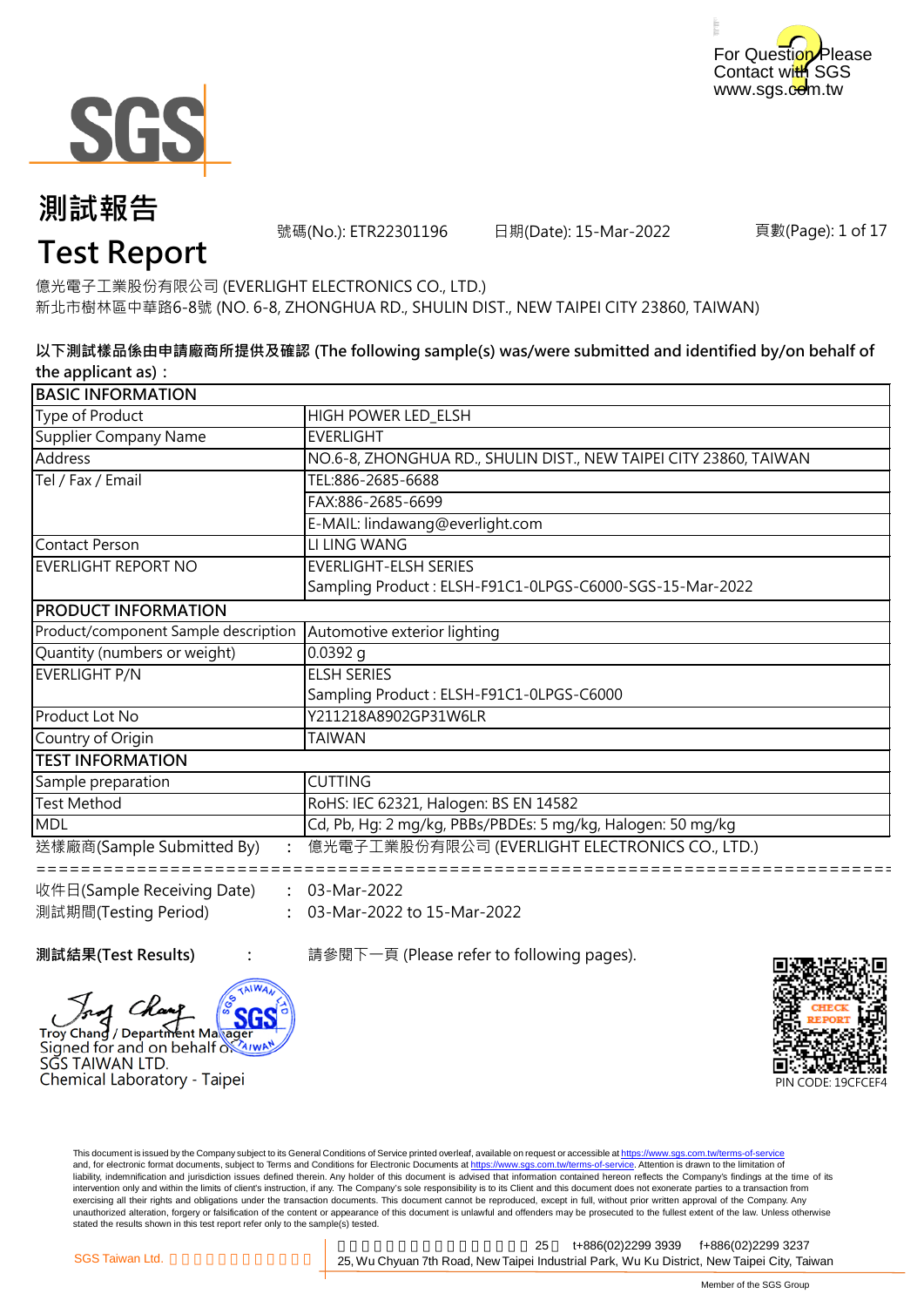

號碼(No.): ETR22301196 日期(Date): 15-Mar-2022

#### 頁數(Page): 2 of 17

#### 億光電子工業股份有限公司 (EVERLIGHT ELECTRONICS CO., LTD.)

新北市樹林區中華路6-8號 (NO. 6-8, ZHONGHUA RD., SHULIN DIST., NEW TAIPEI CITY 23860, TAIWAN)

- **測試需求(Test Requested)**
- **:** (1) 依據客戶指定,參考RoHS 2011/65/EU Annex II及其修訂指令(EU) 2015/863測試 鎘、鉛、汞、六價鉻、多溴聯苯、多溴聯苯醚, DBP, BBP, DEHP, DIBP。 (As specified by client, with reference to RoHS 2011/65/EU Annex II and amending Directive (EU) 2015/863 to determine Cadmium, Lead, Mercury, Cr(VI), PBBs, PBDEs, DBP, BBP, DEHP, DIBP contents in the submitted sample(s).)
	- (2) 依據客戶指定,測試 PAHs 及其他測項。 (As specified by client, to test PAHs and other item(s).)
- **:** (1) 根據客戶所提供的樣品,其鎘、鉛、汞、六價鉻、多溴聯苯、多溴聯苯醚, DBP, BBP, DEHP, DIBP的測試結果符合RoHS 2011/65/EU Annex II暨其修訂指令(EU) 2015/863 之限值要求。 (Based on the performed tests on submitted sample(s), the test results of Cadmium, Lead, Mercury, Cr(VI), PBBs, PBDEs, DBP, BBP, DEHP, DIBP comply with the limits as set by RoHS Directive (EU) 2015/863 amending Annex II to Directive 2011/65/EU.) **結 論(Conclusion)**
	- (2) 根據客戶所提供的樣品,多環芳香烴測試結果符合德國產品安全委員會(AfPS) GS PAHs第 3 類 「其它產品」之限值要求。(Based upon the performed tests on the submitted sample(s), the test results of PAHs (15 items) comply with the limits of PAHs requirement (Category 3) 「Other consumer products」 as set by German Committee on Product Safety (AfPS) GS PAHs.)

#### **測試部位敘述 (Test Part Description)**

- No.1 **:** 透明黃色膠體 (TRANSPARENT-YELLOW GLUE)
- No.2 **:** 銀白色片狀 (SILVER-WHITE COLORED SHEET)

#### **測試結果 (Test Results)**

| 測試項目                               | 測試方法                                  | 單位     | <b>MDL</b> | 結果       |      | 限值      |
|------------------------------------|---------------------------------------|--------|------------|----------|------|---------|
| (Test Items)                       | (Method)                              | (Unit) |            | (Result) |      | (Limit) |
|                                    |                                       |        |            | No.1     | No.2 |         |
| 鎘 (Cd) (Cadmium (Cd)) (CAS No.:    | 參考IEC 62321-5: 2013 · 以感應耦合電漿發        | mg/kg  |            | n.d.     | n.d  | 100     |
| $7440 - 43 - 9$                    | 射光譜儀分析。(With reference to IEC         |        |            |          |      |         |
| 銟 (Pb) (Lead (Pb)) (CAS No.: 7439- | 62321-5: 2013, analysis was performed | mg/kg  |            | n.d.     | n.d  | 1000    |
| $92-1)$                            | by ICP-OES.)                          |        |            |          |      |         |

This document is issued by the Company subject to its General Conditions of Service printed overleaf, available on request or accessible at https://www.sgs.com.tw/terms-of-service and, for electronic format documents, subject to Terms and Conditions for Electronic Documents at https://www.sgs.com.tw/terms-of-service. Attention is drawn to the limitation of liability, indemnification and jurisdiction issues defined therein. Any holder of this document is advised that information contained hereon reflects the Company's findings at the time of its intervention only and within the limits of client's instruction, if any. The Company's sole responsibility is to its Client and this document does not exonerate parties to a transaction from exercising all their rights and obligations under the transaction documents. This document cannot be reproduced, except in full, without prior written approval of the Company. Any unauthorized alteration, forgery or falsification of the content or appearance of this document is unlawful and offenders may be prosecuted to the fullest extent of the law. Unless otherwise stated the results shown in this test report refer only to the sample(s) tested.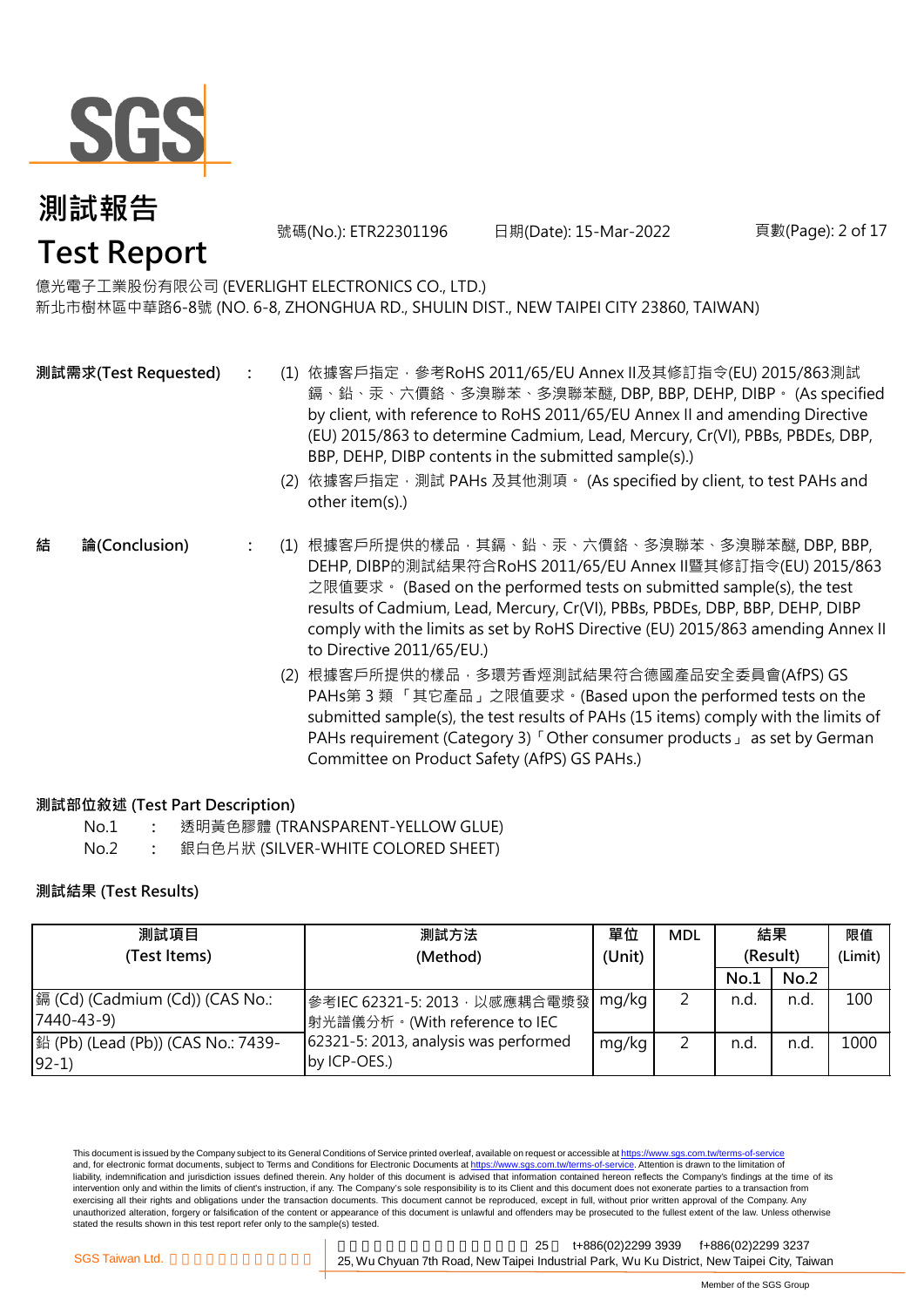

號碼(No.): ETR22301196 日期(Date): 15-Mar-2022

## **Test Report**

億光電子工業股份有限公司 (EVERLIGHT ELECTRONICS CO., LTD.)

新北市樹林區中華路6-8號 (NO. 6-8, ZHONGHUA RD., SHULIN DIST., NEW TAIPEI CITY 23860, TAIWAN)

| 測試項目                             | 測試方法                                                              | 單位     | <b>MDL</b>     | 結果       |      | 限值                       |
|----------------------------------|-------------------------------------------------------------------|--------|----------------|----------|------|--------------------------|
| (Test Items)                     | (Method)                                                          | (Unit) |                | (Result) |      | (Limit)                  |
|                                  |                                                                   |        |                | No.1     | No.2 |                          |
| 汞 (Hg) (Mercury (Hg)) (CAS No.:  | 參考IEC 62321-4: 2013+ AMD1: 2017 · 以感                              | mg/kg  | $\overline{2}$ | n.d.     | n.d. | 1000                     |
| 7439-97-6)                       | 應耦合電漿發射光譜儀分析。(With reference<br>to IEC 62321-4: 2013+ AMD1: 2017, |        |                |          |      |                          |
|                                  | analysis was performed by ICP-OES.)                               |        |                |          |      |                          |
| 六價鉻 Cr(VI) (Hexavalent Chromium  | 參考IEC 62321-7-2: 2017 · 以紫外光-可見                                   | mg/kg  | 8              | n.d.     | n.d. | 1000                     |
| Cr(VI)) (CAS No.: 18540-29-9)    | 光分光光度計分析。(With reference to IEC                                   |        |                |          |      |                          |
|                                  | 62321-7-2: 2017, analysis was performed<br>by UV-VIS.)            |        |                |          |      |                          |
| -溴聯苯 (Monobromobiphenyl)         |                                                                   | mg/kg  | 5              | n.d.     | n.d. | $\equiv$                 |
| 二溴聯苯 (Dibromobiphenyl)           |                                                                   | mg/kg  | $\overline{5}$ | n.d.     | n.d. |                          |
| 三溴聯苯 (Tribromobiphenyl)          |                                                                   | mg/kg  | 5              | n.d.     | n.d. |                          |
| 四溴聯苯 (Tetrabromobiphenyl)        |                                                                   | mg/kg  | $\overline{5}$ | n.d.     | n.d. | $\overline{\phantom{a}}$ |
| 五溴聯苯 (Pentabromobiphenyl)        |                                                                   | mg/kg  | 5              | n.d.     | n.d. | $\overline{\phantom{a}}$ |
| 六溴聯苯 (Hexabromobiphenyl)         |                                                                   | mg/kg  | 5              | n.d.     | n.d. |                          |
| 七溴聯苯 (Heptabromobiphenyl)        |                                                                   | mg/kg  | 5              | n.d.     | n.d. |                          |
| 八溴聯苯 (Octabromobiphenyl)         |                                                                   | mg/kg  | 5              | n.d.     | n.d. |                          |
| 九溴聯苯 (Nonabromobiphenyl)         |                                                                   | mg/kg  | 5              | n.d.     | n.d. |                          |
| 十溴聯苯 (Decabromobiphenyl)         | 參考IEC 62321-6: 2015, 以氣相層析儀/質                                     | mg/kg  | 5              | n.d.     | n.d. |                          |
| 多溴聯苯總和 (Sum of PBBs)             | 譜儀分析。(With reference to IEC 62321-                                | mg/kg  | $\Box$         | n.d.     | n.d. | 1000                     |
| -溴聯苯醚 (Monobromodiphenyl ether)  | 6: 2015, analysis was performed by                                | mg/kg  | $\overline{5}$ | n.d.     | n.d. |                          |
| 二溴聯苯醚 (Dibromodiphenyl ether)    | GC/MS.)                                                           | mg/kg  | $\overline{5}$ | n.d.     | n.d. |                          |
| 三溴聯苯醚 (Tribromodiphenyl ether)   |                                                                   | mg/kg  | $\overline{5}$ | n.d.     | n.d. |                          |
| 四溴聯苯醚 (Tetrabromodiphenyl ether) |                                                                   | mg/kg  | $\overline{5}$ | n.d.     | n.d. |                          |
| 五溴聯苯醚 (Pentabromodiphenyl ether) |                                                                   | mg/kg  | $\overline{5}$ | n.d.     | n.d. |                          |
| 六溴聯苯醚 (Hexabromodiphenyl ether)  |                                                                   | mg/kg  | 5              | n.d.     | n.d. |                          |
| 七溴聯苯醚 (Heptabromodiphenyl ether) |                                                                   | mg/kg  | 5              | n.d.     | n.d. | $\overline{\phantom{a}}$ |
| 八溴聯苯醚 (Octabromodiphenyl ether)  |                                                                   | mg/kg  | $\overline{5}$ | n.d.     | n.d. | $\equiv$                 |
| 九溴聯苯醚 (Nonabromodiphenyl ether)  |                                                                   | mg/kg  | $\overline{5}$ | n.d.     | n.d. | $\overline{a}$           |
| 十溴聯苯醚 (Decabromodiphenyl ether)  |                                                                   | mg/kg  | 5              | n.d.     | n.d. |                          |
| 多溴聯苯醚總和 (Sum of PBDEs)           |                                                                   | mg/kg  | $\Box$         | n.d.     | n.d. | 1000                     |

This document is issued by the Company subject to its General Conditions of Service printed overleaf, available on request or accessible at <u>https://www.sgs.com.tw/terms-of-service</u><br>and, for electronic format documents, su liability, indemnification and jurisdiction issues defined therein. Any holder of this document is advised that information contained hereon reflects the Company's findings at the time of its intervention only and within the limits of client's instruction, if any. The Company's sole responsibility is to its Client and this document does not exonerate parties to a transaction from exercising all their rights and obligations under the transaction documents. This document cannot be reproduced, except in full, without prior written approval of the Company. Any<br>unauthorized alteration, forgery or falsif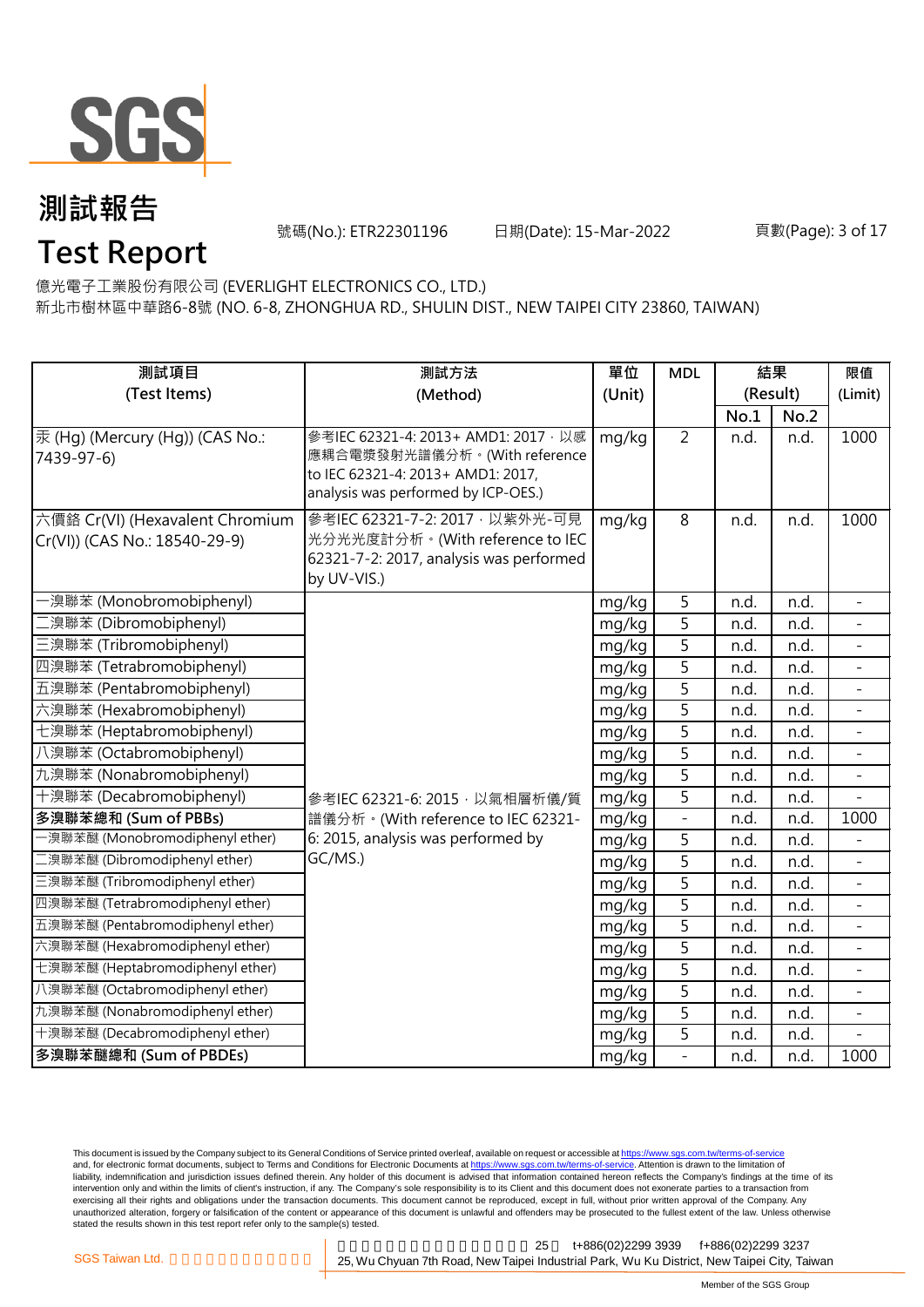

號碼(No.): ETR22301196 日期(Date): 15-Mar-2022

#### 頁數(Page): 4 of 17

**Test Report**

億光電子工業股份有限公司 (EVERLIGHT ELECTRONICS CO., LTD.)

新北市樹林區中華路6-8號 (NO. 6-8, ZHONGHUA RD., SHULIN DIST., NEW TAIPEI CITY 23860, TAIWAN)

| 測試項目                                                                                     | 測試方法                                                                                                              | 單位     | <b>MDL</b> | 結果       |      | 限值      |
|------------------------------------------------------------------------------------------|-------------------------------------------------------------------------------------------------------------------|--------|------------|----------|------|---------|
| (Test Items)                                                                             | (Method)                                                                                                          | (Unit) |            | (Result) |      | (Limit) |
|                                                                                          |                                                                                                                   |        |            | No.1     | No.2 |         |
| 鄰苯二甲酸丁苯甲酯 (BBP) (Butyl<br>benzyl phthalate (BBP)) (CAS No.: 85-<br>$68 - 7$ )            | 參考IEC 62321-8: 2017, 以氣相層析儀/質譜<br>儀分析。(With reference to IEC 62321-8:<br>2017, analysis was performed by GC/MS.)  | mg/kg  | 50         | n.d.     | n.d. | 1000    |
| 鄰苯二甲酸二丁酯 (DBP) (Dibutyl<br>phthalate (DBP)) (CAS No.: 84-74-2)                           | 參考IEC 62321-8: 2017, 以氣相層析儀/質譜<br>儀分析。(With reference to IEC 62321-8:<br>2017, analysis was performed by GC/MS.)  | mg/kg  | 50         | n.d.     | n.d. | 1000    |
| 鄰苯二甲酸二(2-乙基己基)酯 (DEHP)<br>(Di-(2-ethylhexyl) phthalate (DEHP))<br>(CAS No.: 117-81-7)    | 參考IEC 62321-8: 2017, 以氣相層析儀/質譜<br>儀分析。(With reference to IEC 62321-8:<br>2017, analysis was performed by GC/MS.)  | mg/kg  | 50         | n.d.     | n.d. | 1000    |
| 鄰苯二甲酸二異丁酯 (DIBP) (Diisobutyl<br>phthalate (DIBP)) (CAS No.: 84-69-5)                     | 參考IEC 62321-8: 2017 · 以氣相層析儀/質譜<br>儀分析。(With reference to IEC 62321-8:<br>2017, analysis was performed by GC/MS.) | mg/kg  | 50         | n.d.     | n.d. | 1000    |
| 鄰苯二甲酸二異癸酯 (DIDP)<br>(Diisodecyl phthalate (DIDP)) (CAS<br>No.: 26761-40-0, 68515-49-1)   | 參考IEC 62321-8: 2017, 以氣相層析儀/質譜<br>儀分析。(With reference to IEC 62321-8:<br>2017, analysis was performed by GC/MS.)  | mg/kg  | 50         | n.d.     | n.d. |         |
| 鄰苯二甲酸二異壬酯 (DINP)<br>(Diisononyl phthalate (DINP)) (CAS<br>No.: 28553-12-0, 68515-48-0)   | 參考IEC 62321-8: 2017, 以氣相層析儀/質譜<br>儀分析。(With reference to IEC 62321-8:<br>2017, analysis was performed by GC/MS.)  | mg/kg  | 50         | n.d.     | n.d. |         |
| 鄰苯二甲酸二正辛酯 (DNOP) (Di-n-<br>octyl phthalate (DNOP)) (CAS No.:<br>$117 - 84 - 0$           | 參考IEC 62321-8: 2017, 以氣相層析儀/質譜<br>儀分析。(With reference to IEC 62321-8:<br>2017, analysis was performed by GC/MS.)  | mg/kg  | 50         | n.d.     | n.d. |         |
| 鄰苯二甲酸二正戊酯 (DNPP) (Di-n-<br>pentyl phthalate (DNPP)) (CAS No.:<br>$131 - 18 - 0$          | 參考IEC 62321-8: 2017, 以氣相層析儀/質譜<br>儀分析。(With reference to IEC 62321-8:<br>2017, analysis was performed by GC/MS.)  | mg/kg  | 50         | n.d.     | n.d. |         |
| 鄰苯二甲酸二正己酯 (DNHP) (Di-n-<br>hexyl phthalate (DNHP)) (CAS No.:<br>$84 - 75 - 3$            | 參考IEC 62321-8: 2017, 以氣相層析儀/質譜<br>儀分析。(With reference to IEC 62321-8:<br>2017, analysis was performed by GC/MS.)  | mg/kg  | 50         | n.d.     | n.d. |         |
| 鄰苯二甲酸雙(2-甲氧基乙基)酯 (DMEP)<br>(Bis(2-methoxyethyl) phthalate<br>(DMEP)) (CAS No.: 117-82-8) | 參考IEC 62321-8: 2017, 以氣相層析儀/質譜<br>儀分析。(With reference to IEC 62321-8:<br>2017, analysis was performed by GC/MS.)  | mg/kg  | 50         | n.d.     | n.d. |         |

This document is issued by the Company subject to its General Conditions of Service printed overleaf, available on request or accessible at <u>https://www.sgs.com.tw/terms-of-service</u><br>and, for electronic format documents, su liability, indemnification and jurisdiction issues defined therein. Any holder of this document is advised that information contained hereon reflects the Company's findings at the time of its intervention only and within the limits of client's instruction, if any. The Company's sole responsibility is to its Client and this document does not exonerate parties to a transaction from exercising all their rights and obligations under the transaction documents. This document cannot be reproduced, except in full, without prior written approval of the Company. Any<br>unauthorized alteration, forgery or falsif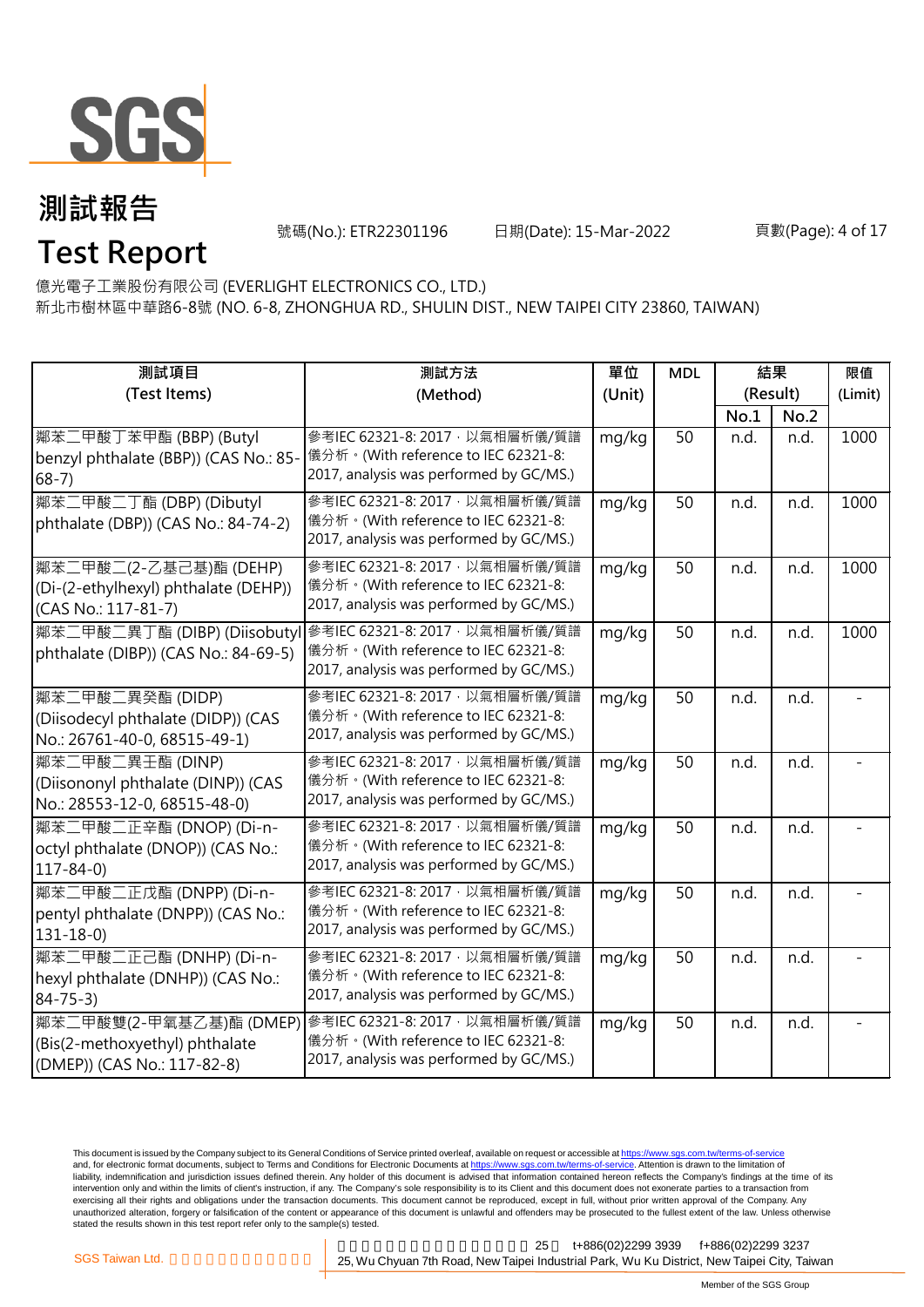

號碼(No.): ETR22301196 日期(Date): 15-Mar-2022

#### 頁數(Page): 5 of 17

**Test Report**

億光電子工業股份有限公司 (EVERLIGHT ELECTRONICS CO., LTD.)

新北市樹林區中華路6-8號 (NO. 6-8, ZHONGHUA RD., SHULIN DIST., NEW TAIPEI CITY 23860, TAIWAN)

| 測試項目                                                                                                                                                                                                                                                                                                           | 測試方法                                                                                                                     | 單位     | <b>MDL</b>     | 結果       |      | 限值      |
|----------------------------------------------------------------------------------------------------------------------------------------------------------------------------------------------------------------------------------------------------------------------------------------------------------------|--------------------------------------------------------------------------------------------------------------------------|--------|----------------|----------|------|---------|
| (Test Items)                                                                                                                                                                                                                                                                                                   | (Method)                                                                                                                 | (Unit) |                | (Result) |      | (Limit) |
|                                                                                                                                                                                                                                                                                                                |                                                                                                                          |        |                | No.1     | No.2 |         |
| 六溴環十二烷及所有主要被辨別出的異構物<br>(HBCDD) ( $\alpha$ - HBCDD, $\beta$ - HBCDD, γ-<br>HBCDD) (Hexabromocyclododecane<br>(HBCDD) and all major diastereoisomers<br>identified ( $\alpha$ - HBCDD, $\beta$ - HBCDD, $\gamma$ -<br>HBCDD)) (CAS No.: 25637-99-4, 3194-<br>55-6 (134237-51-7, 134237-50-6,<br>$134237 - 52-8)$ | 參考IEC 62321: 2008, 以氣相層析儀/質譜<br>儀分析。(With reference to IEC 62321:<br>2008, analysis was performed by GC/MS.)             | mg/kg  | $\overline{5}$ | n.d.     | n.d. |         |
| 氟 (F) (Fluorine (F)) (CAS No.: 14762-<br>$94-8$                                                                                                                                                                                                                                                                |                                                                                                                          | mg/kg  | 50             | 827      | 111  |         |
| 氯(Cl) (Chlorine (Cl)) (CAS No.:<br>$22537 - 15 - 1$                                                                                                                                                                                                                                                            | 參考BS EN 14582: 2016, 以離子層析儀分<br>析 · (With reference to BS EN 14582:                                                      | mg/kg  | 50             | n.d.     | n.d. |         |
| 溴 (Br) (Bromine (Br)) (CAS No.:<br>10097-32-2)                                                                                                                                                                                                                                                                 | mg/kg<br>2016, analysis was performed by IC.)<br>mg/kg                                                                   |        | 50             | n.d.     | n.d. |         |
| 碘 (I) (Iodine (I)) (CAS No.: 14362-44-<br>8)                                                                                                                                                                                                                                                                   |                                                                                                                          |        | 50             | n.d.     | n.d. |         |
| 全氟辛烷磺酸及其鹽類 (PFOS and its<br>salts) (CAS No.: 1763-23-1 and its<br>salts)                                                                                                                                                                                                                                       | 參考CEN/TS 15968: 2010, 以液相層析串<br>聯質譜儀分析。(With reference to CEN/TS<br>15968: 2010, analysis was performed by<br>LC/MS/MS.) | mg/kg  | 0.01           | n.d.     | n.d. |         |
| 全氟辛酸及其鹽類 (PFOA and its salts)<br>(CAS No.: 335-67-1 and its salts)                                                                                                                                                                                                                                             | 參考CEN/TS 15968: 2010, 以液相層析串<br>聯質譜儀分析。(With reference to CEN/TS<br>15968: 2010, analysis was performed by<br>LC/MS/MS.) | mg/kg  | 0.01           | n.d.     | n.d. |         |
| 鈹 (Be) (Beryllium (Be)) (CAS No.:<br>7440-41-7)                                                                                                                                                                                                                                                                | 參考US EPA 3052: 1996, 以感應耦合電漿<br>發射光譜儀分析。(With reference to US<br>EPA 3052: 1996, analysis was performed<br>by ICP-OES.)  | mg/kg  | 2              | n.d.     | n.d. |         |

This document is issued by the Company subject to its General Conditions of Service printed overleaf, available on request or accessible at <u>https://www.sgs.com.tw/terms-of-service</u><br>and, for electronic format documents, su liability, indemnification and jurisdiction issues defined therein. Any holder of this document is advised that information contained hereon reflects the Company's findings at the time of its intervention only and within the limits of client's instruction, if any. The Company's sole responsibility is to its Client and this document does not exonerate parties to a transaction from exercising all their rights and obligations under the transaction documents. This document cannot be reproduced, except in full, without prior written approval of the Company. Any<br>unauthorized alteration, forgery or falsif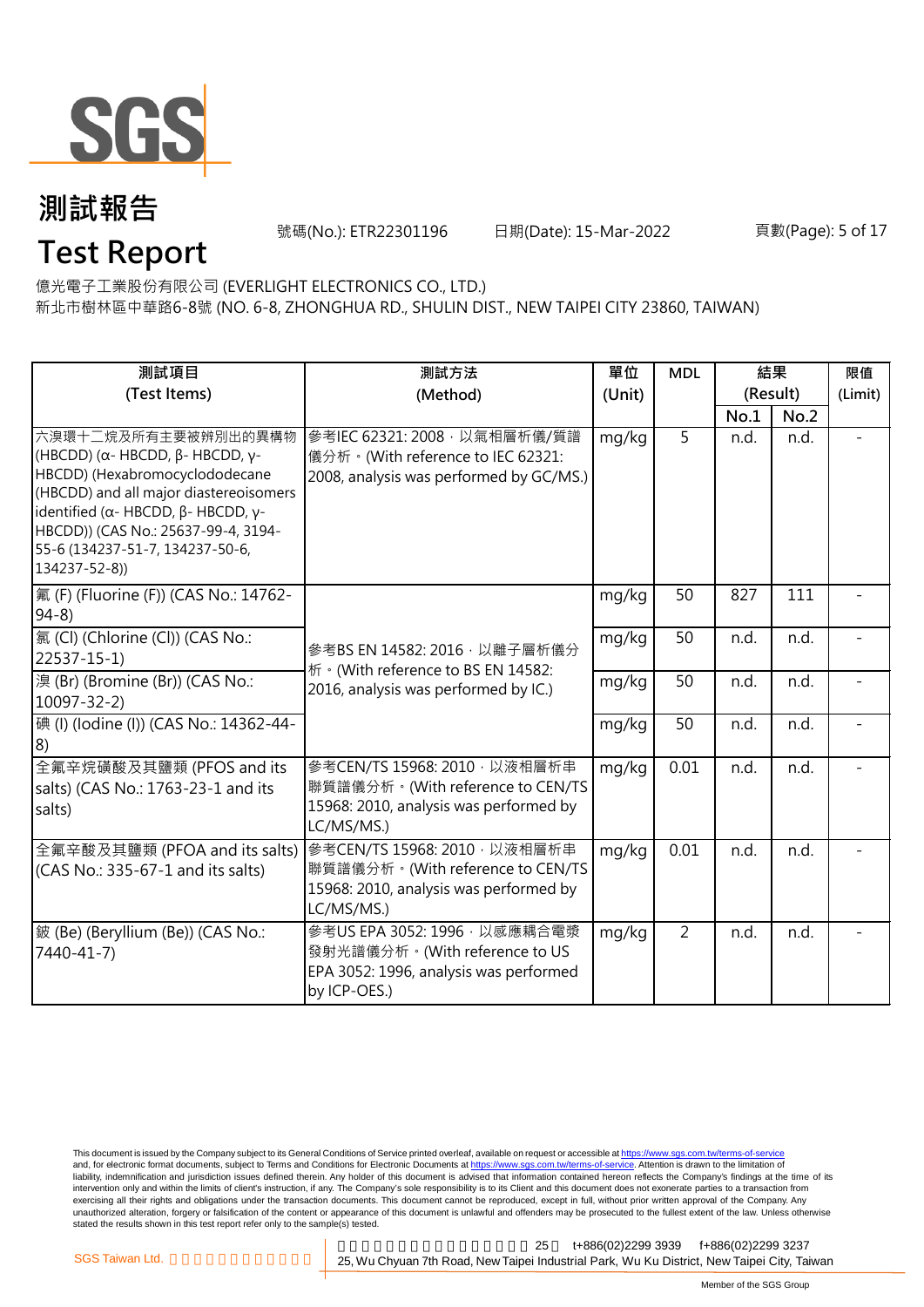

號碼(No.): ETR22301196 日期(Date): 15-Mar-2022

#### 頁數(Page): 6 of 17

**Test Report** 億光電子工業股份有限公司 (EVERLIGHT ELECTRONICS CO., LTD.)

新北市樹林區中華路6-8號 (NO. 6-8, ZHONGHUA RD., SHULIN DIST., NEW TAIPEI CITY 23860, TAIWAN)

| 測試項目                                                    | 測試方法                                                               | 單位     | <b>MDL</b>               | 結果       |      | 限值       |
|---------------------------------------------------------|--------------------------------------------------------------------|--------|--------------------------|----------|------|----------|
| (Test Items)                                            | (Method)                                                           | (Unit) |                          | (Result) |      | (Limit)  |
|                                                         |                                                                    |        |                          | No.1     | No.2 |          |
| 多環芳香烴 (Polycyclic Aromatic                              |                                                                    |        |                          |          |      |          |
| Hydrocarbons) (PAHs)                                    |                                                                    |        |                          |          |      |          |
| 苯駢(a)芘 (Benzo[a]pyrene) (CAS No.: 50-<br>$32-8$         |                                                                    | mg/kg  | 0.2                      | n.d.     | n.d. | Δ        |
| 苯駢(e)芘 (Benzo[e]pyrene) (CAS No.:                       |                                                                    | mg/kg  | 0.2                      | n.d.     | n.d. | Δ        |
| $192 - 97 - 2$                                          |                                                                    |        |                          |          |      |          |
| 苯駢蒽 (Benzo[a]anthracene) (CAS No.:<br>$56 - 55 - 3$     |                                                                    | mg/kg  | 0.2                      | n.d.     | n.d. | Δ        |
| 苯(b)苯駢芴 (Benzo[b]fluoranthene) (CAS<br>No.: 205-99-2)   |                                                                    | mg/kg  | 0.2                      | n.d.     | n.d. | Δ        |
| 苯(j)苯駢芴 (Benzo[j]fluoranthene) (CAS<br>No.: 205-82-3)   |                                                                    | mg/kg  | 0.2                      | n.d.     | n.d. | Δ        |
| 苯(k)苯駢芴 (Benzo[k]fluoranthene) (CAS<br>No.: 207-08-9)   |                                                                    | mg/kg  | 0.2                      | n.d.     | n.d. | Δ        |
| 蔰 (Chrysene) (CAS No.: 218-01-9)                        | 參考AfPS GS 2019:01 PAK, 以氣相層析儀/<br>質譜儀分析。(With reference to AfPS GS | mg/kg  | 0.2                      | n.d.     | n.d. | Δ        |
| 二苯駢蒽 (Dibenzo[a,h]anthracene) (CAS<br>No.: 53-70-3)     | 2019:01 PAK, analysis was performed by<br>GC/MS.)                  | mg/kg  | 0.2                      | n.d.     | n.d. | Δ        |
| 苯駢芷 (Benzo[g,h,i]perylene) (CAS No.:<br>$191 - 24 - 2)$ |                                                                    | mg/kg  | 0.2                      | n.d.     | n.d. | $\Delta$ |
| 茚酮芘 (Indeno[1,2,3-c,d]pyrene) (CAS<br>No.: 193-39-5)    |                                                                    | mg/kg  | 0.2                      | n.d.     | n.d. | Δ        |
| 蒽 (Anthracene) (CAS No.: 120-12-7)                      |                                                                    | mg/kg  | 0.2                      | n.d.     | n.d. | Δ        |
| 苯駢芴 (Fluoranthene) (CAS No.: 206-44-                    |                                                                    | mg/kg  | 0.2                      | n.d.     | n.d. | Δ        |
| $ 0\rangle$                                             |                                                                    |        |                          |          |      |          |
| 菲 (Phenanthrene) (CAS No.: 85-01-8)                     |                                                                    | mg/kg  | 0.2                      | n.d.     | n.d. | Δ        |
| 芘 (Pyrene) (CAS No.: 129-00-0)                          |                                                                    | mg/kg  | 0.2                      | n.d.     | n.d. | Δ        |
| 禁 (Naphthalene) (CAS No.: 91-20-3)                      |                                                                    | mg/kg  | 0.2                      | n.d.     | n.d. | Δ        |
| 多環芳香烴15項總和 (Sum of 15 PAHs)                             |                                                                    | mg/kg  | $\overline{\phantom{a}}$ | n.d.     | n.d. | Δ        |

This document is issued by the Company subject to its General Conditions of Service printed overleaf, available on request or accessible at <u>https://www.sgs.com.tw/terms-of-service</u><br>and, for electronic format documents, su liability, indemnification and jurisdiction issues defined therein. Any holder of this document is advised that information contained hereon reflects the Company's findings at the time of its intervention only and within the limits of client's instruction, if any. The Company's sole responsibility is to its Client and this document does not exonerate parties to a transaction from exercising all their rights and obligations under the transaction documents. This document cannot be reproduced, except in full, without prior written approval of the Company. Any<br>unauthorized alteration, forgery or falsif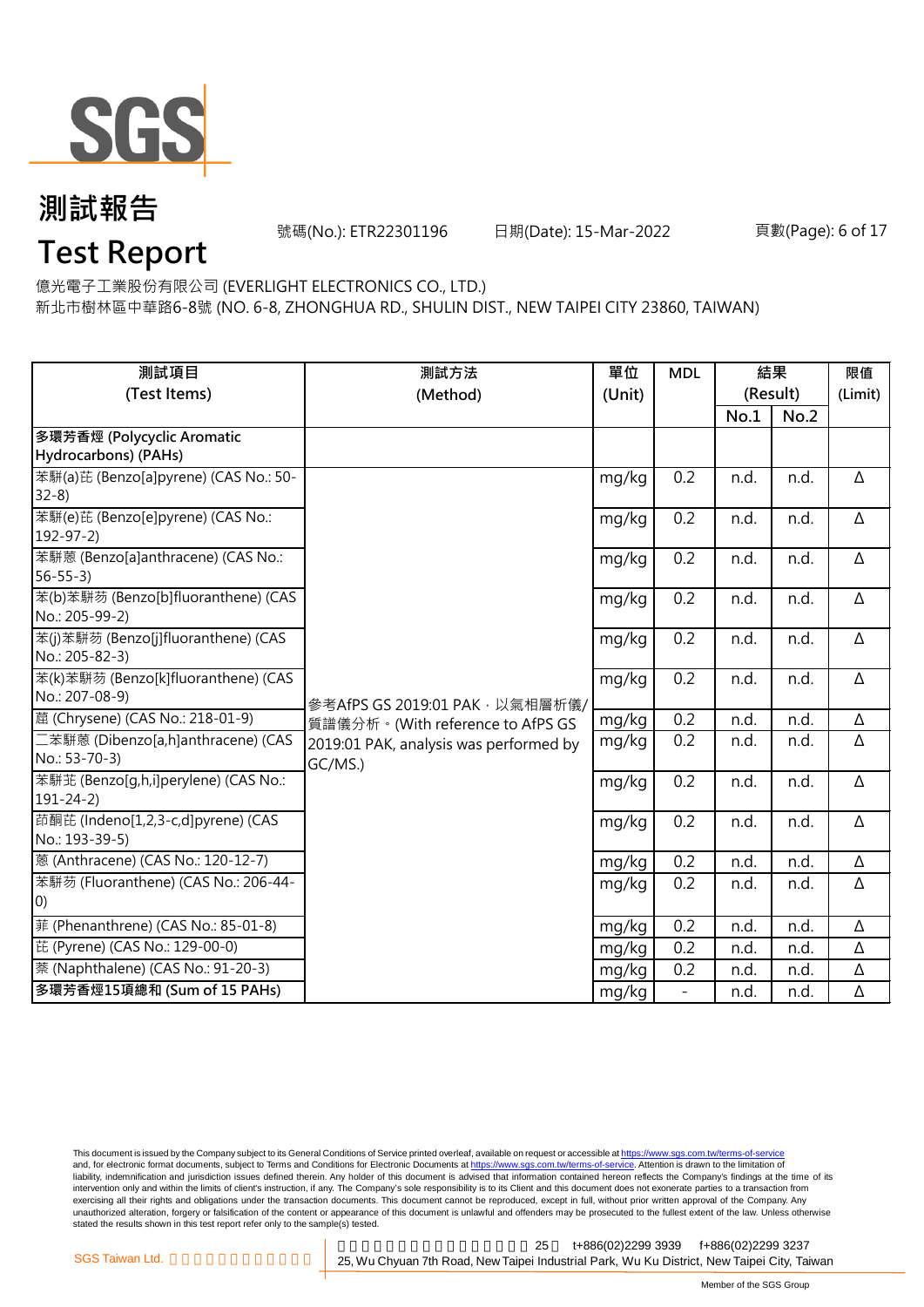

號碼(No.): ETR22301196 日期(Date): 15-Mar-2022

頁數(Page): 7 of 17

## **Test Report**

新北市樹林區中華路6-8號 (NO. 6-8, ZHONGHUA RD., SHULIN DIST., NEW TAIPEI CITY 23860, TAIWAN) 億光電子工業股份有限公司 (EVERLIGHT ELECTRONICS CO., LTD.)

#### **備註(Note):**

- 1. mg/kg = ppm;0.1wt% = 1000ppm
- 2. MDL = Method Detection Limit (方法偵測極限值)
- 3. n.d. = Not Detected (未檢出) ; 小於MDL / Less than MDL
- 4. "-" = Not Regulated (無規格值)
- 5. 符合性結果之判定係以測試結果與限值做比較。(The statement of compliance conformity is based on comparison of testing results and limits.)

This document is issued by the Company subject to its General Conditions of Service printed overleaf, available on request or accessible at https://www.sgs.com.tw/terms-of-service and, for electronic format documents, subject to Terms and Conditions for Electronic Documents at https://www.sgs.com.tw/terms-of-service. Attention is drawn to the limitation of liability, indemnification and jurisdiction issues defined therein. Any holder of this document is advised that information contained hereon reflects the Company's findings at the time of its intervention only and within the limits of client's instruction, if any. The Company's sole responsibility is to its Client and this document does not exonerate parties to a transaction from exercising all their rights and obligations under the transaction documents. This document cannot be reproduced, except in full, without prior written approval of the Company. Any<br>unauthorized alteration, forgery or falsif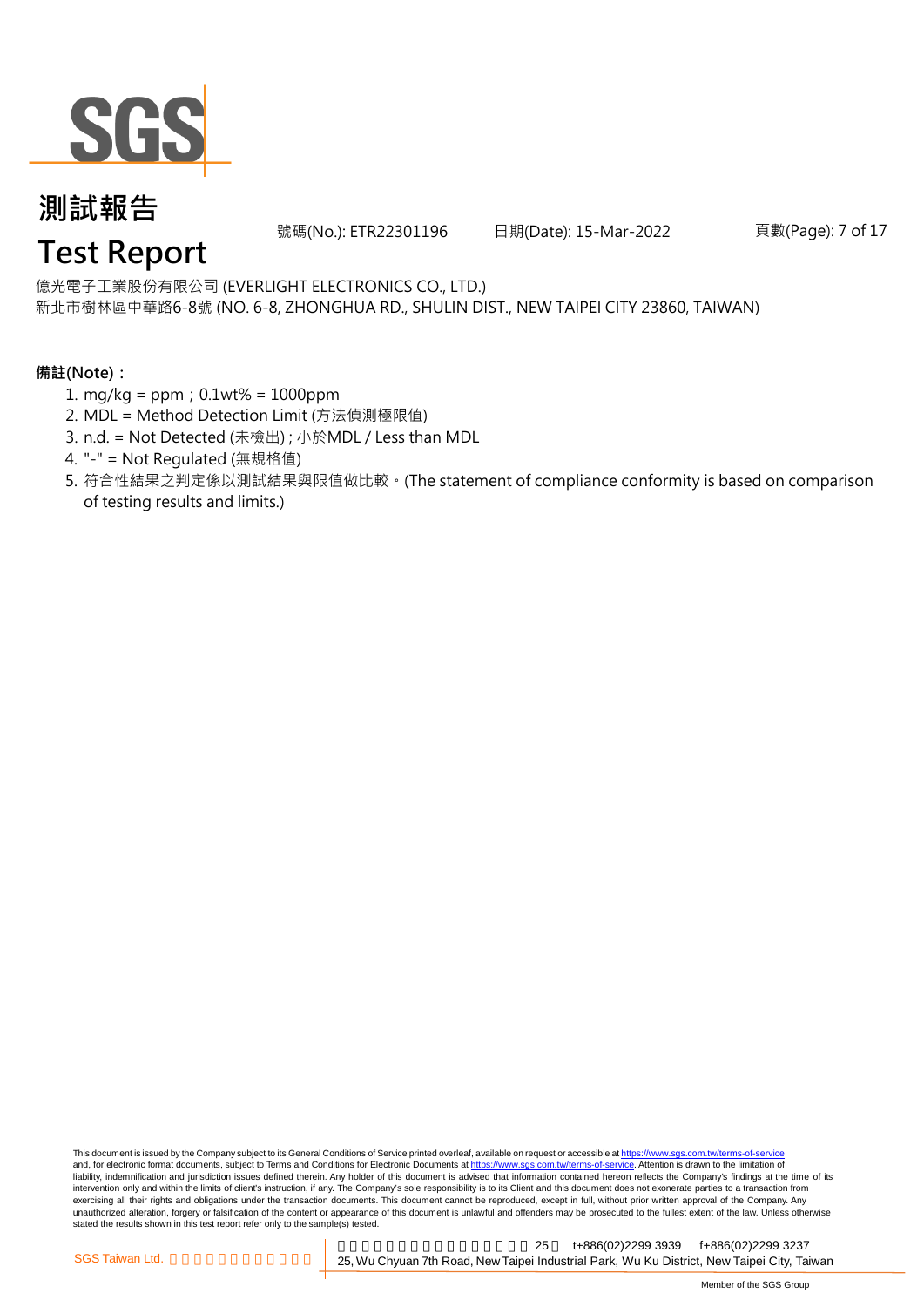

號碼(No.): ETR22301196 日期(Date): 15-Mar-2022

#### 頁數(Page): 8 of 17

## **Test Report**

新北市樹林區中華路6-8號 (NO. 6-8, ZHONGHUA RD., SHULIN DIST., NEW TAIPEI CITY 23860, TAIWAN) 億光電子工業股份有限公司 (EVERLIGHT ELECTRONICS CO., LTD.)

#### **Remark:**

#### Δ **德國產品安全委員會(AfPS): GS PAHs 要求**

**AfPS (German commission for Product Safety): GS PAHs requirements**

|                                 | 第1類(Category 1)                                                                                                                                                                            | 第 2 類(Category 2)                                                                                                                                                                                                                                                                |                | 第 3 類(Category 3)                                                                                                                         |                |  |
|---------------------------------|--------------------------------------------------------------------------------------------------------------------------------------------------------------------------------------------|----------------------------------------------------------------------------------------------------------------------------------------------------------------------------------------------------------------------------------------------------------------------------------|----------------|-------------------------------------------------------------------------------------------------------------------------------------------|----------------|--|
| 項目<br>(Parameter)               | 觸皮膚(超過 30秒)的<br>2009/48/EC 定義的玩具材料和 3<br>歲以下兒童使用的產品(Materials<br>intended to be placed in the<br>mouth, or materials in toys<br>(Directive 2009/48/EC) or<br>articles for children up to 3 | 意圖放入口中的材料或者長時間接 不屬於第 1 類的材料 · 並意圖或可預<br>見與皮膚接觸逾 30 秒(長期皮膚接觸)<br>或重複的短時間接觸(Materials that<br>are not in Category 1, with<br>intended or foreseeable long-term intended or foreseeable short-<br>skin contact (> 30 seconds) or<br>short-term repetitive contact with<br>the skin) |                | 不屬於第1類或第2類的材料,並意<br>圖或可預見與皮膚接觸不超過 30 秒<br>(短期皮膚接觸)(Materials not<br>covered by Category 1 or 2, with<br>term skin contact (≤ 30 seconds)) |                |  |
|                                 | years of age with intended<br>long-term skin contact (> 30<br>seconds))                                                                                                                    | a.<br>用的產品(Use by<br>children under 14) products)                                                                                                                                                                                                                                | b.<br>consumer | a.<br>供 14 歳以下兒童使 其它產品(Other 供 14 歳以下兒童使 其它產品(Other<br>用的產品(Use by<br>children under 14) products)                                        | b.<br>consumer |  |
| Naphthalene                     | $\leq 1$                                                                                                                                                                                   | < 2                                                                                                                                                                                                                                                                              |                | < 10                                                                                                                                      |                |  |
| Phenanthrene                    |                                                                                                                                                                                            |                                                                                                                                                                                                                                                                                  |                |                                                                                                                                           |                |  |
| Anthracene                      | $< 1$ Sum                                                                                                                                                                                  | $< 5$ Sum                                                                                                                                                                                                                                                                        | $< 10$ Sum     | $< 20$ Sum                                                                                                                                | $< 50$ Sum     |  |
| Fluoranthene                    |                                                                                                                                                                                            |                                                                                                                                                                                                                                                                                  |                |                                                                                                                                           |                |  |
| Pyrene                          |                                                                                                                                                                                            |                                                                                                                                                                                                                                                                                  |                |                                                                                                                                           |                |  |
| Benzo[a]anthracene              | < 0.2                                                                                                                                                                                      | < 0.2                                                                                                                                                                                                                                                                            | < 0.5          | ~< 0.5                                                                                                                                    | $\leq 1$       |  |
| Chrysene                        | < 0.2                                                                                                                                                                                      | < 0.2                                                                                                                                                                                                                                                                            | < 0.5          | < 0.5                                                                                                                                     | $\leq 1$       |  |
| Benzo[b]fluoranthene            | < 0.2                                                                                                                                                                                      | < 0.2                                                                                                                                                                                                                                                                            | < 0.5          | < 0.5                                                                                                                                     | $\leq 1$       |  |
| Benzo[j]fluoranthene            | < 0.2                                                                                                                                                                                      | < 0.2                                                                                                                                                                                                                                                                            | < 0.5          | < 0.5                                                                                                                                     | $\leq 1$       |  |
| Benzo[k]fluoranthene            | < 0.2                                                                                                                                                                                      | ${}< 0.2$                                                                                                                                                                                                                                                                        | < 0.5          | ${}< 0.5$                                                                                                                                 | $\leq 1$       |  |
| Benzo[a]pyrene                  | < 0.2                                                                                                                                                                                      | < 0.2                                                                                                                                                                                                                                                                            | < 0.5          | ~< 0.5                                                                                                                                    | $\leq 1$       |  |
| Benzo[e]pyrene                  | < 0.2                                                                                                                                                                                      | < 0.2                                                                                                                                                                                                                                                                            | < 0.5          | ~< 0.5                                                                                                                                    | $\leq 1$       |  |
| Indeno[1,2,3-c,d] pyrene        | < 0.2                                                                                                                                                                                      | < 0.2                                                                                                                                                                                                                                                                            | < 0.5          | ~< 0.5                                                                                                                                    | $\leq 1$       |  |
| Dibenzo[a,h]anthracene          | < 0.2                                                                                                                                                                                      | < 0.2                                                                                                                                                                                                                                                                            | ~< 0.5         | ~< 0.5                                                                                                                                    | $\leq 1$       |  |
| Benzo[g,h,i]perylene            | < 0.2                                                                                                                                                                                      | < 0.2                                                                                                                                                                                                                                                                            | ~< 0.5         | ~< 0.5                                                                                                                                    | $\leq 1$       |  |
| 15 項 PAH 總濃度<br>(Sum of 15 PAH) | $\leq 1$                                                                                                                                                                                   | < 5                                                                                                                                                                                                                                                                              | < 10           | < 20                                                                                                                                      | < 50           |  |

單位(Unit):mg/kg

This document is issued by the Company subject to its General Conditions of Service printed overleaf, available on request or accessible at <u>https://www.sgs.com.tw/terms-of-service</u><br>and, for electronic format documents, su liability, indemnification and jurisdiction issues defined therein. Any holder of this document is advised that information contained hereon reflects the Company's findings at the time of its intervention only and within the limits of client's instruction, if any. The Company's sole responsibility is to its Client and this document does not exonerate parties to a transaction from exercising all their rights and obligations under the transaction documents. This document cannot be reproduced, except in full, without prior written approval of the Company. Any<br>unauthorized alteration, forgery or falsif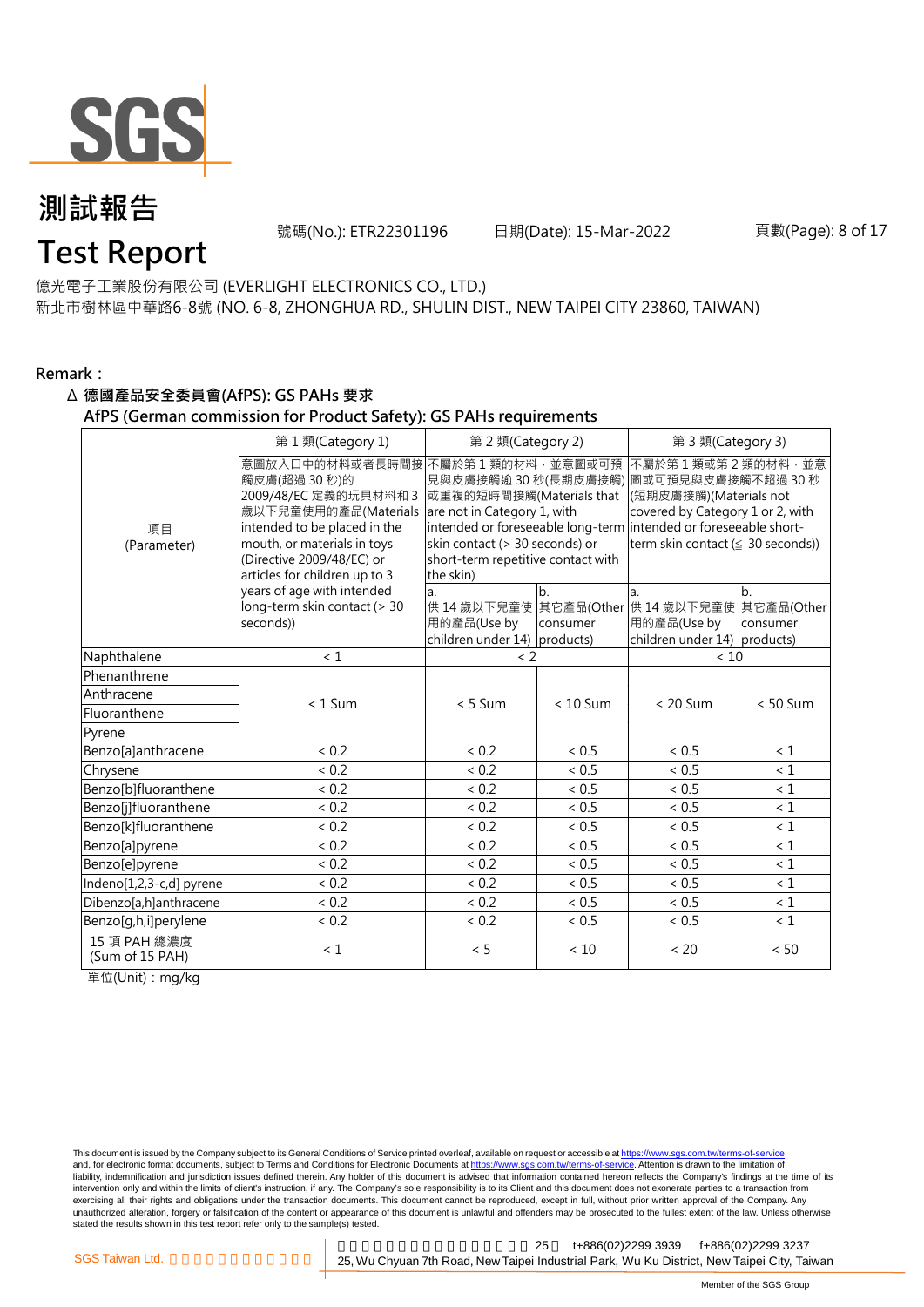

號碼(No.): ETR22301196 日期(Date): 15-Mar-2022

#### 頁數(Page): 9 of 17

億光電子工業股份有限公司 (EVERLIGHT ELECTRONICS CO., LTD.)

新北市樹林區中華路6-8號 (NO. 6-8, ZHONGHUA RD., SHULIN DIST., NEW TAIPEI CITY 23860, TAIWAN)

#### **重金屬流程圖 / Analytical flow chart of Heavy Metal**

根據以下的流程圖之條件,樣品已完全溶解。(六價鉻測試方法除外)

These samples were dissolved totally by pre-conditioning method according to below flow chart.

( $Cr^{6+}$  test method excluded)



This document is issued by the Company subject to its General Conditions of Service printed overleaf, available on request or accessible at https://www.sgs.com.tw/terms-of-service and, for electronic format documents, subject to Terms and Conditions for Electronic Documents at https://www.sgs.com.tw/terms-of-service. Attention is drawn to the limitation of liability, indemnification and jurisdiction issues defined therein. Any holder of this document is advised that information contained hereon reflects the Company's findings at the time of its intervention only and within the limits of client's instruction, if any. The Company's sole responsibility is to its Client and this document does not exonerate parties to a transaction from exercising all their rights and obligations under the transaction documents. This document cannot be reproduced, except in full, without prior written approval of the Company. Any<br>unauthorized alteration, forgery or falsif stated the results shown in this test report refer only to the sample(s) tested.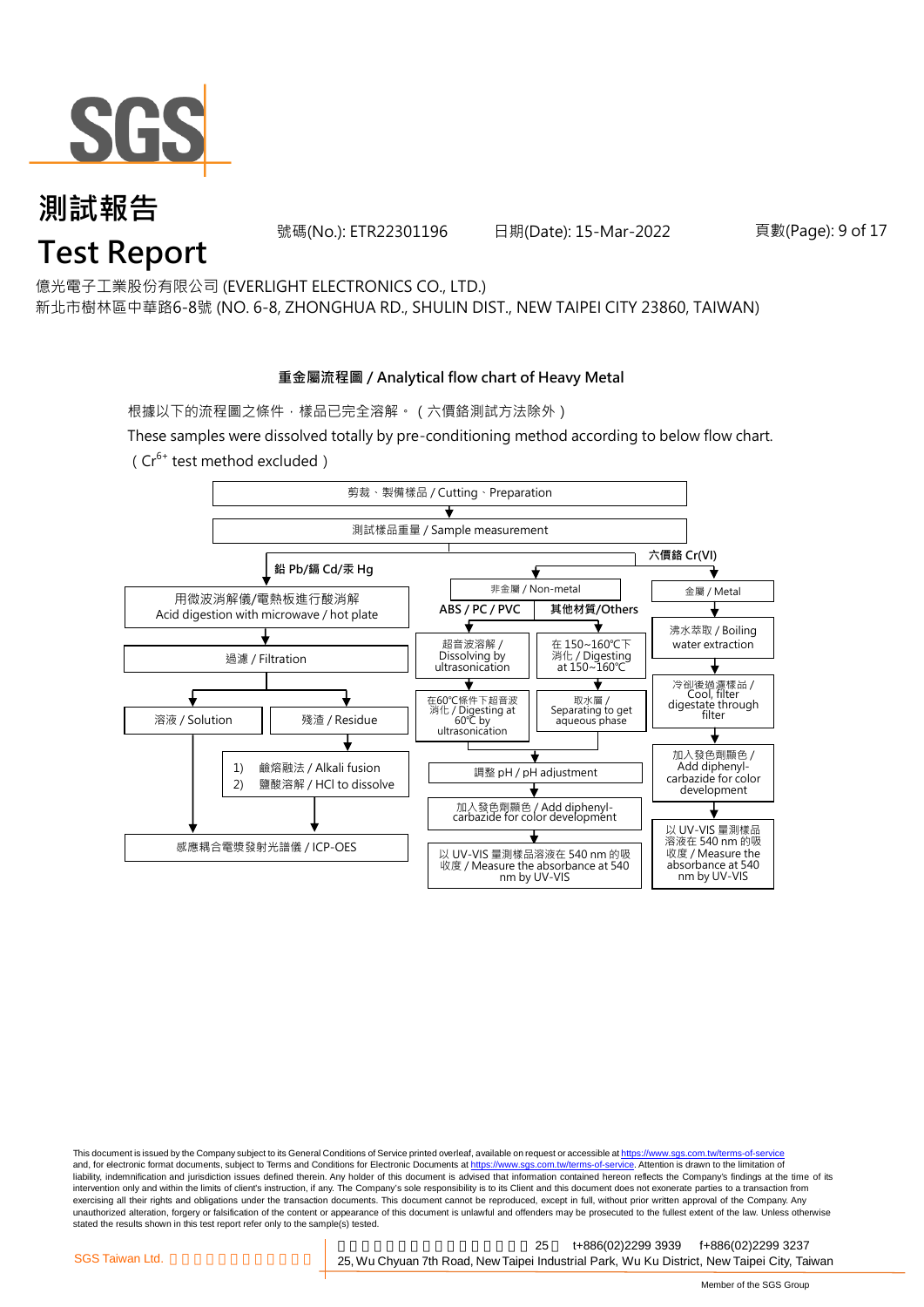

號碼(No.): ETR22301196 日期(Date): 15-Mar-2022

頁數(Page): 10 of 17

億光電子工業股份有限公司 (EVERLIGHT ELECTRONICS CO., LTD.)

新北市樹林區中華路6-8號 (NO. 6-8, ZHONGHUA RD., SHULIN DIST., NEW TAIPEI CITY 23860, TAIWAN)

#### **多溴聯苯/多溴聯苯醚分析流程圖 / Analytical flow chart - PBBs/PBDEs**



This document is issued by the Company subject to its General Conditions of Service printed overleaf, available on request or accessible at https://www.sgs.com.tw/terms-of-service and, for electronic format documents, subject to Terms and Conditions for Electronic Documents at https://www.sgs.com.tw/terms-of-service. Attention is drawn to the limitation of liability, indemnification and jurisdiction issues defined therein. Any holder of this document is advised that information contained hereon reflects the Company's findings at the time of its intervention only and within the limits of client's instruction, if any. The Company's sole responsibility is to its Client and this document does not exonerate parties to a transaction from exercising all their rights and obligations under the transaction documents. This document cannot be reproduced, except in full, without prior written approval of the Company. Any<br>unauthorized alteration, forgery or falsif stated the results shown in this test report refer only to the sample(s) tested.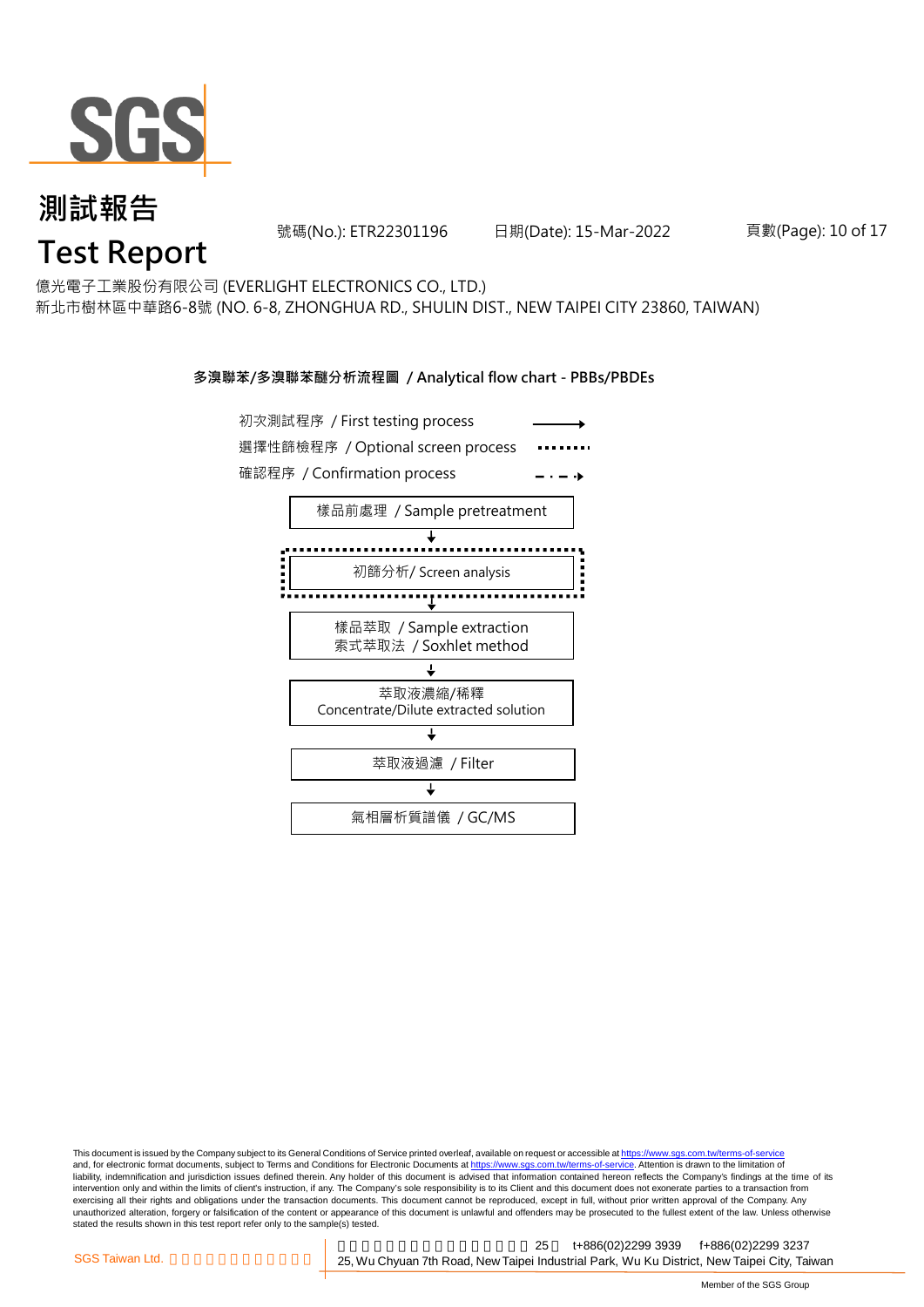

號碼(No.): ETR22301196 日期(Date): 15-Mar-2022

頁數(Page): 11 of 17

## **Test Report**

新北市樹林區中華路6-8號 (NO. 6-8, ZHONGHUA RD., SHULIN DIST., NEW TAIPEI CITY 23860, TAIWAN) 億光電子工業股份有限公司 (EVERLIGHT ELECTRONICS CO., LTD.)

#### **可塑劑分析流程圖 / Analytical flow chart - Phthalate**

**【測試方法/Test method: IEC 62321-8】**



This document is issued by the Company subject to its General Conditions of Service printed overleaf, available on request or accessible at <u>https://www.sgs.com.tw/terms-of-service</u><br>and, for electronic format documents, su liability, indemnification and jurisdiction issues defined therein. Any holder of this document is advised that information contained hereon reflects the Company's findings at the time of its intervention only and within the limits of client's instruction, if any. The Company's sole responsibility is to its Client and this document does not exonerate parties to a transaction from exercising all their rights and obligations under the transaction documents. This document cannot be reproduced, except in full, without prior written approval of the Company. Any<br>unauthorized alteration, forgery or falsif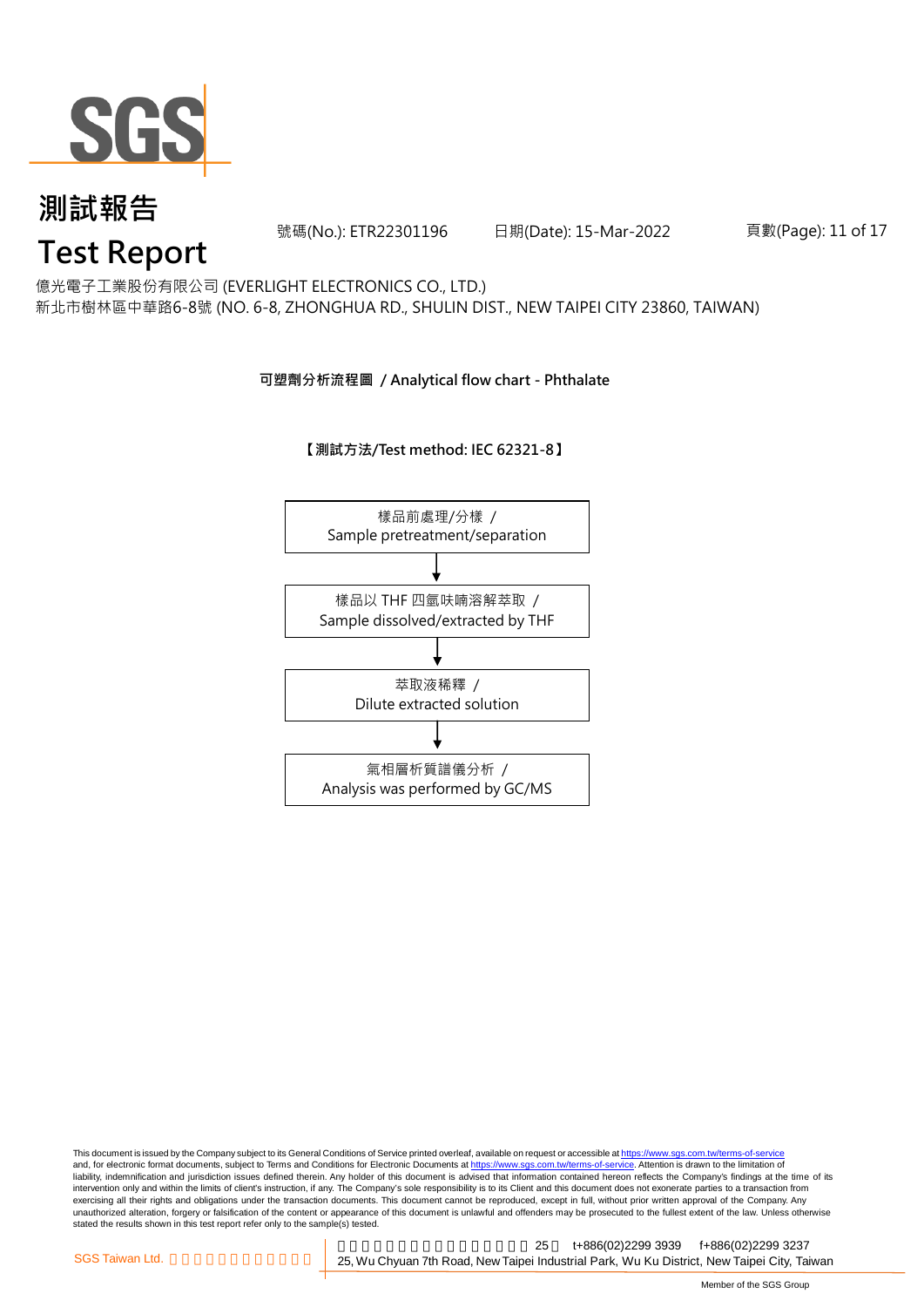

號碼(No.): ETR22301196 日期(Date): 15-Mar-2022

#### 頁數(Page): 12 of 17

億光電子工業股份有限公司 (EVERLIGHT ELECTRONICS CO., LTD.)

新北市樹林區中華路6-8號 (NO. 6-8, ZHONGHUA RD., SHULIN DIST., NEW TAIPEI CITY 23860, TAIWAN)

#### **六溴環十二烷分析流程圖 / Analytical flow chart - HBCDD**



This document is issued by the Company subject to its General Conditions of Service printed overleaf, available on request or accessible at <u>https://www.sgs.com.tw/terms-of-service</u><br>and, for electronic format documents, su liability, indemnification and jurisdiction issues defined therein. Any holder of this document is advised that information contained hereon reflects the Company's findings at the time of its intervention only and within the limits of client's instruction, if any. The Company's sole responsibility is to its Client and this document does not exonerate parties to a transaction from exercising all their rights and obligations under the transaction documents. This document cannot be reproduced, except in full, without prior written approval of the Company. Any<br>unauthorized alteration, forgery or falsif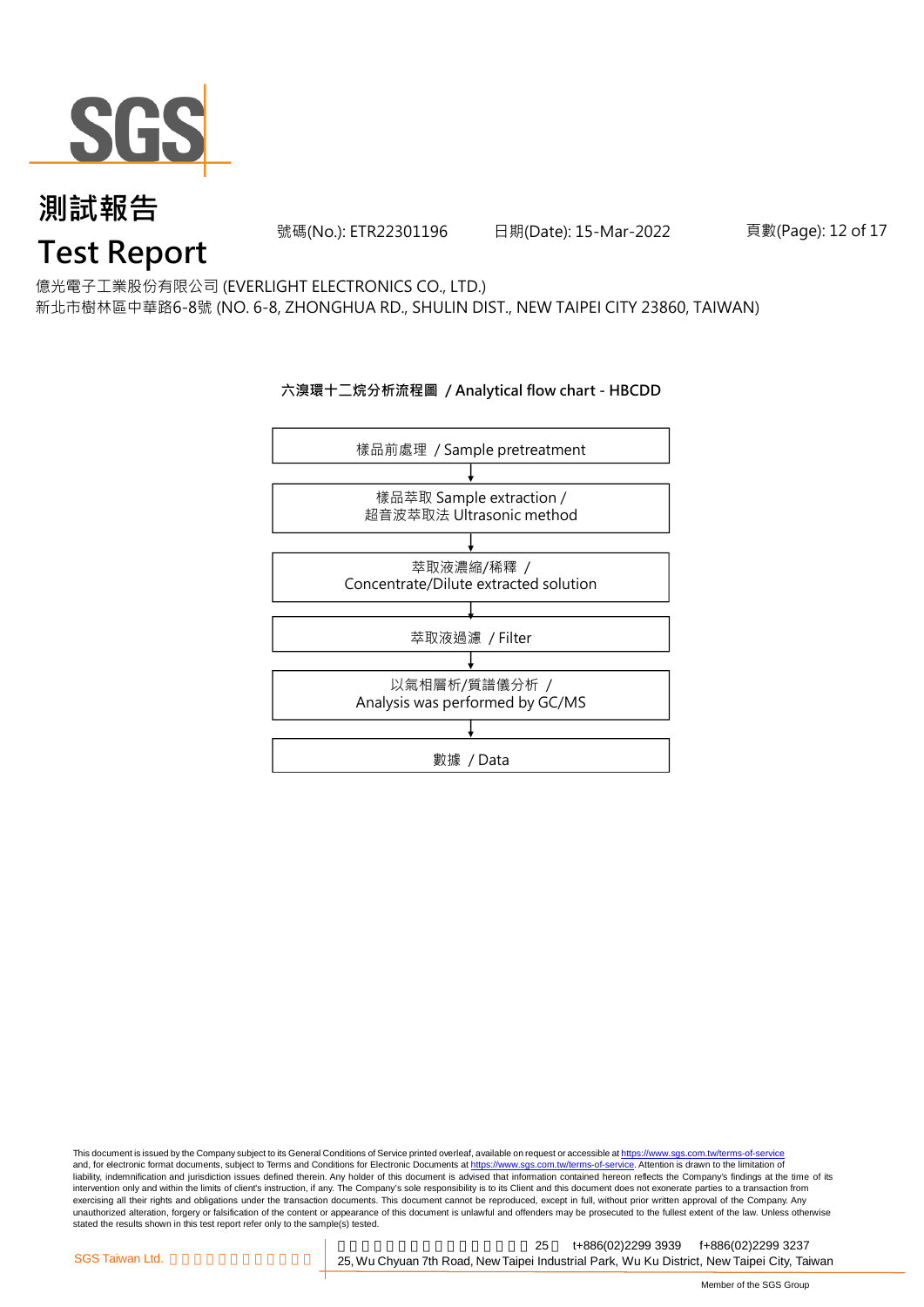

號碼(No.): ETR22301196 日期(Date): 15-Mar-2022

頁數(Page): 13 of 17

億光電子工業股份有限公司 (EVERLIGHT ELECTRONICS CO., LTD.)

新北市樹林區中華路6-8號 (NO. 6-8, ZHONGHUA RD., SHULIN DIST., NEW TAIPEI CITY 23860, TAIWAN)



#### **鹵素分析流程圖 / Analytical flow chart - Halogen**

This document is issued by the Company subject to its General Conditions of Service printed overleaf, available on request or accessible at <u>https://www.sgs.com.tw/terms-of-service</u><br>and, for electronic format documents, su liability, indemnification and jurisdiction issues defined therein. Any holder of this document is advised that information contained hereon reflects the Company's findings at the time of its intervention only and within the limits of client's instruction, if any. The Company's sole responsibility is to its Client and this document does not exonerate parties to a transaction from exercising all their rights and obligations under the transaction documents. This document cannot be reproduced, except in full, without prior written approval of the Company. Any<br>unauthorized alteration, forgery or falsif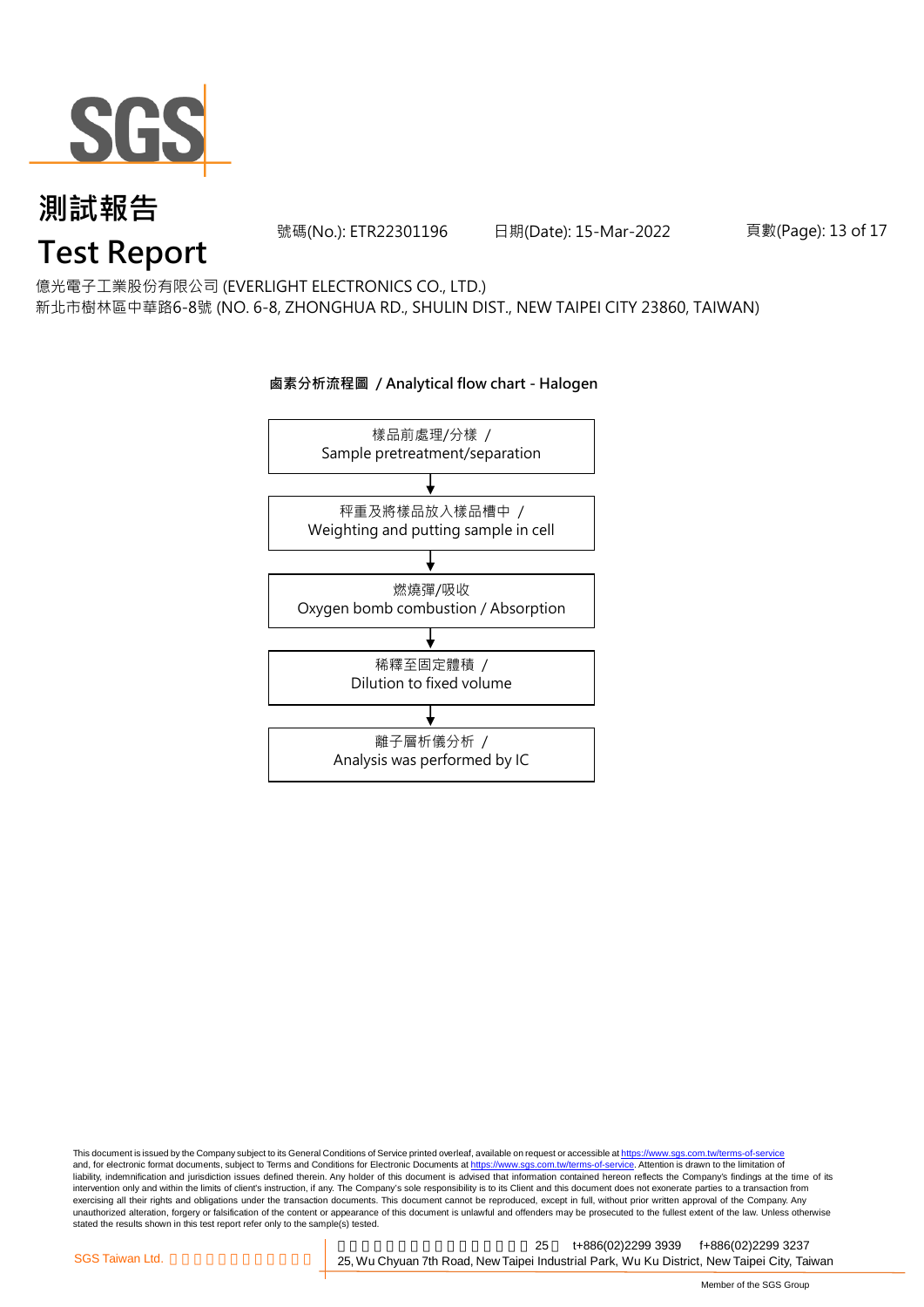

號碼(No.): ETR22301196 日期(Date): 15-Mar-2022

頁數(Page): 14 of 17

## **Test Report**

新北市樹林區中華路6-8號 (NO. 6-8, ZHONGHUA RD., SHULIN DIST., NEW TAIPEI CITY 23860, TAIWAN) 億光電子工業股份有限公司 (EVERLIGHT ELECTRONICS CO., LTD.)

#### **全氟化合物(包含全氟辛酸/全氟辛烷磺酸/其相關化合物等等)分析流程圖 / Analytical flow chart – PFAS (including PFOA/PFOS/its related compound, etc.)**



This document is issued by the Company subject to its General Conditions of Service printed overleaf, available on request or accessible at https://www.sgs.com.tw/terms-of-service and, for electronic format documents, subject to Terms and Conditions for Electronic Documents at https://www.sgs.com.tw/terms-of-service. Attention is drawn to the limitation of liability, indemnification and jurisdiction issues defined therein. Any holder of this document is advised that information contained hereon reflects the Company's findings at the time of its intervention only and within the limits of client's instruction, if any. The Company's sole responsibility is to its Client and this document does not exonerate parties to a transaction from exercising all their rights and obligations under the transaction documents. This document cannot be reproduced, except in full, without prior written approval of the Company. Any<br>unauthorized alteration, forgery or falsif stated the results shown in this test report refer only to the sample(s) tested.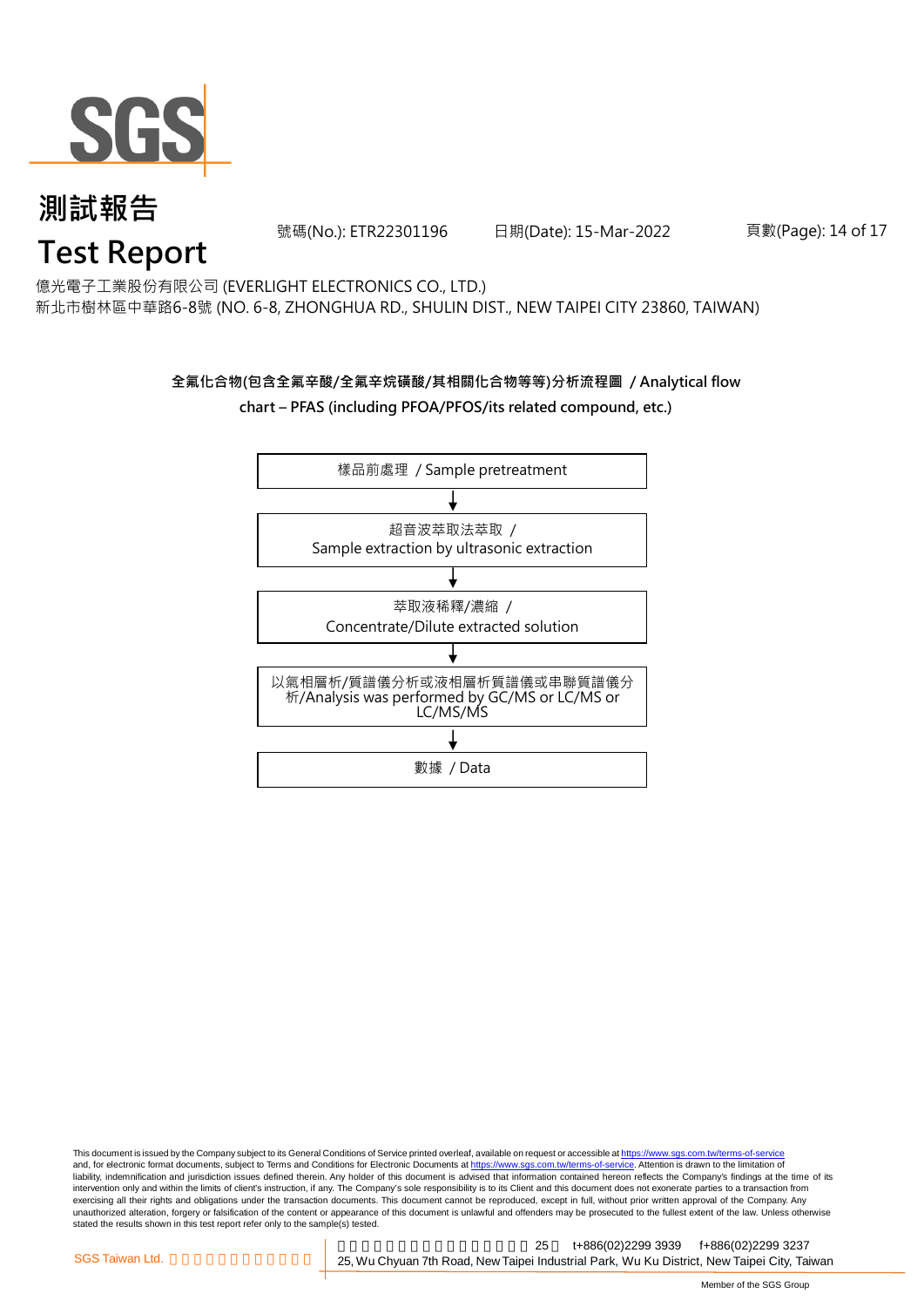

號碼(No.): ETR22301196 日期(Date): 15-Mar-2022

頁數(Page): 15 of 17

億光電子工業股份有限公司 (EVERLIGHT ELECTRONICS CO., LTD.)

新北市樹林區中華路6-8號 (NO. 6-8, ZHONGHUA RD., SHULIN DIST., NEW TAIPEI CITY 23860, TAIWAN)



This document is issued by the Company subject to its General Conditions of Service printed overleaf, available on request or accessible at <u>https://www.sgs.com.tw/terms-of-service</u><br>and, for electronic format documents, su liability, indemnification and jurisdiction issues defined therein. Any holder of this document is advised that information contained hereon reflects the Company's findings at the time of its intervention only and within the limits of client's instruction, if any. The Company's sole responsibility is to its Client and this document does not exonerate parties to a transaction from exercising all their rights and obligations under the transaction documents. This document cannot be reproduced, except in full, without prior written approval of the Company. Any<br>unauthorized alteration, forgery or falsif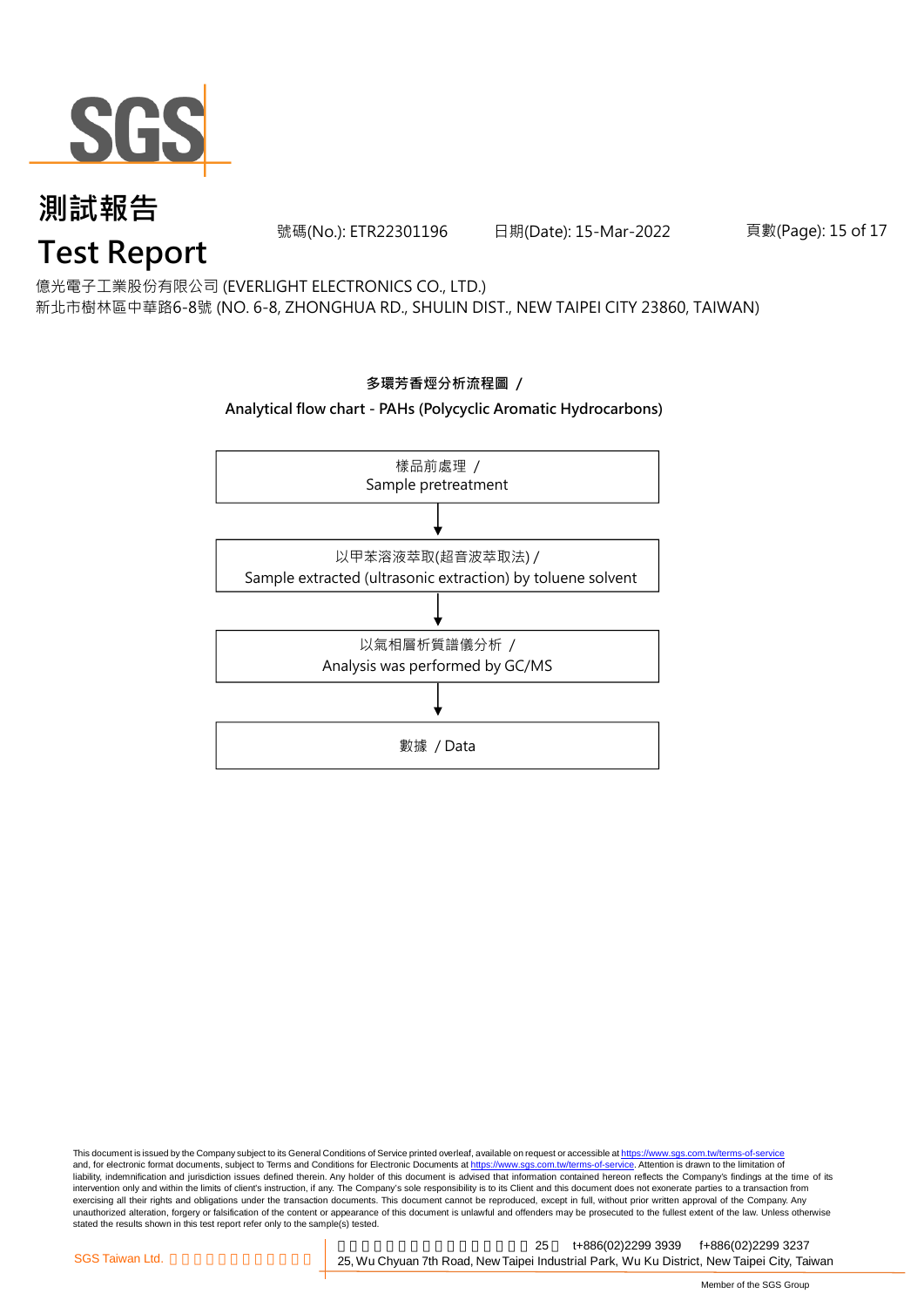![](_page_15_Picture_0.jpeg)

號碼(No.): ETR22301196 日期(Date): 15-Mar-2022

#### 頁數(Page): 16 of 17

億光電子工業股份有限公司 (EVERLIGHT ELECTRONICS CO., LTD.)

新北市樹林區中華路6-8號 (NO. 6-8, ZHONGHUA RD., SHULIN DIST., NEW TAIPEI CITY 23860, TAIWAN)

#### **元素(含重金屬)分析流程圖 / Analytical flow chart of Elements (Heavy metal included)**

根據以下的流程圖之條件,樣品已完全溶解。

These samples were dissolved totally by pre-conditioning method according to below flow chart.

【參考方法/Reference method:US EPA 3051A、US EPA 3052】

![](_page_15_Figure_11.jpeg)

\* US EPA 3051A 方法未添加氫氟酸 / US EPA 3051A method does not add HF.

This document is issued by the Company subject to its General Conditions of Service printed overleaf, available on request or accessible at https://www.sgs.com.tw/terms-of-service and, for electronic format documents, subject to Terms and Conditions for Electronic Documents at https://www.sgs.com.tw/terms-of-service. Attention is drawn to the limitation of liability, indemnification and jurisdiction issues defined therein. Any holder of this document is advised that information contained hereon reflects the Company's findings at the time of its intervention only and within the limits of client's instruction, if any. The Company's sole responsibility is to its Client and this document does not exonerate parties to a transaction from exercising all their rights and obligations under the transaction documents. This document cannot be reproduced, except in full, without prior written approval of the Company. Any<br>unauthorized alteration, forgery or falsif stated the results shown in this test report refer only to the sample(s) tested.